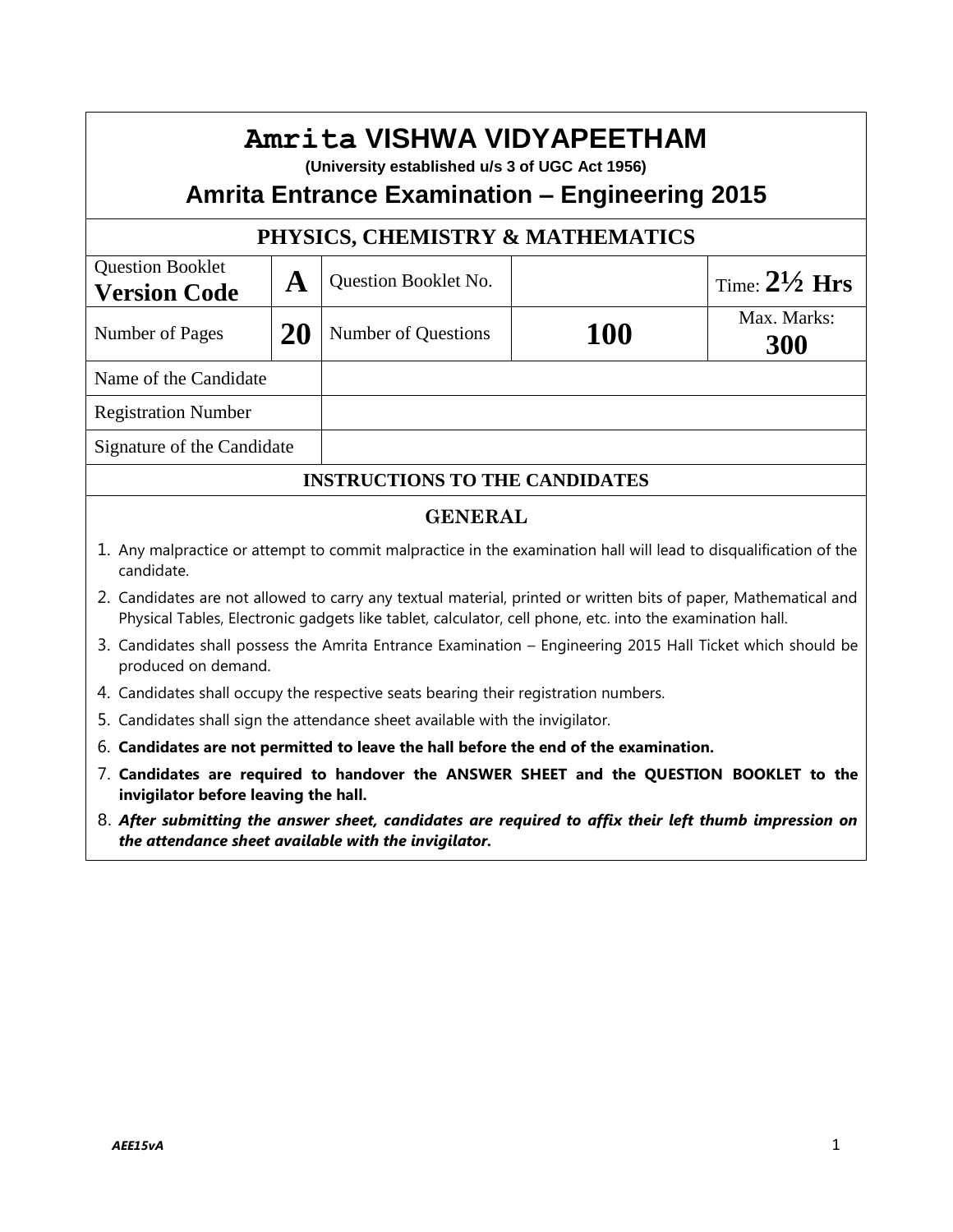## **QUESTION BOOKLET**

#### 9. **DO NOT OPEN THIS SEALED BOOKLET UNTIL THE INVIGILATOR ANNOUNCES TO DO SO.**

- 10. **Before opening the Question Booklet,** write the Name, Registration Number and Signature using ball pen in the space provided at the top of this page.
- 11. **Immediately after opening the booklet,** examine whether it contains all the 100 questions in serial order and 20 pages as mentioned at the top of this page. In case of unprinted, torn or missing pages, the matter should be reported to the invigilator immediately.
- 12. Rough work may be done on the space provided in this booklet.

*(Continued on the last page)*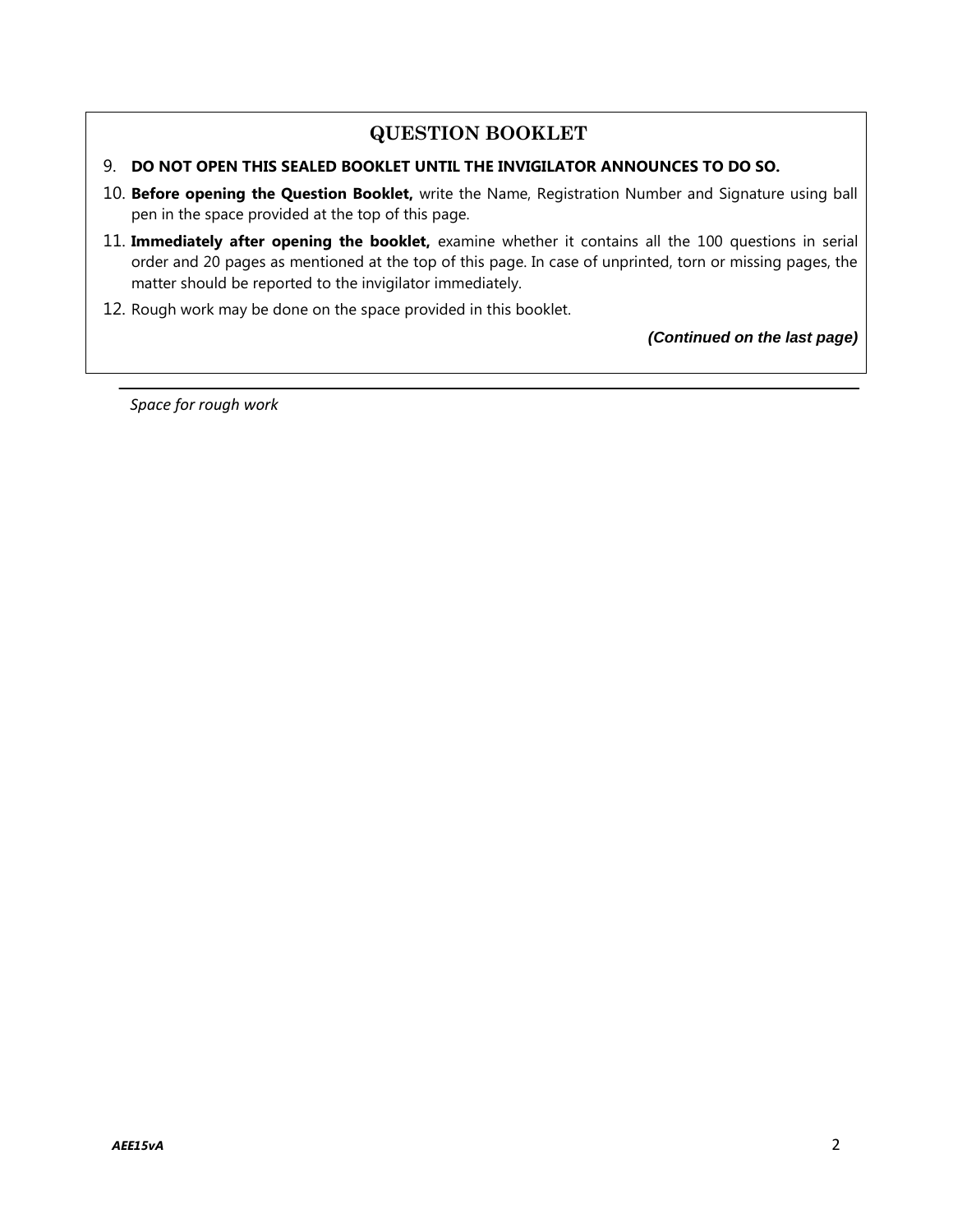#### PHYSICS

1. The electric current in a circuit is given by  $I = I_0 \sin (\omega t + \theta)$ . What is the dimension of  $\theta$  ?

| a) second         | b) 1/second      |
|-------------------|------------------|
| c) meter / second | d) dimensionless |

2. The velocity varies with time according to the relation,  $v = 3t + 4$ . The distance travelled by the body in  $t = 2$  s will be

| a) 10 m | b) 12 m           |
|---------|-------------------|
| c) 14 m | d) $16 \text{ m}$ |

3. When a projectile is at the highest point on its trajectory, the potential and kinetic energies are respectively

| a) maximum and minimum | b) minimum and zero |
|------------------------|---------------------|
| c) zero and maximum    | d) maximum and zero |

4. A block of mass 2 kg starts moving when the angle of inclination of the inclined plane is 60°. If the coefficient of kinetic friction is 0.6, the frictional force is

| a) 2 N | b) $1 N$ |
|--------|----------|
| c) 4 N | d) 0.5 N |

5. Two forces F<sub>1</sub> = (7i + 2j) N and F<sub>2</sub> = (-5i + 3j) N act on a particle. The third force F<sub>3</sub> that should act on the particle to make it move with constant velocity is

| a) (2i + 5j) N  | b) (-2i – 5j) N |
|-----------------|-----------------|
| c) (-2i + 5j) N | d) (2i – 5j) N  |

6. Two satellites of masses 3M and M orbit the earth in circular orbits of radii r and 3r respectively. The ratio of their speeds is

| a) 1 : 1 | b) $\sqrt{3}$ : 1 |
|----------|-------------------|
| c) $3:1$ | d) $9:1$          |

7. In an adiabatic process, the pressure of a gas is proportional to the cube of its absolute temperature. The value of  $\mathcal{V}$ (which equals  $C_p/C_v$ ) is

| a) 5/4 | b) $4/3$ |
|--------|----------|
| c) 5/3 | d) $3/2$ |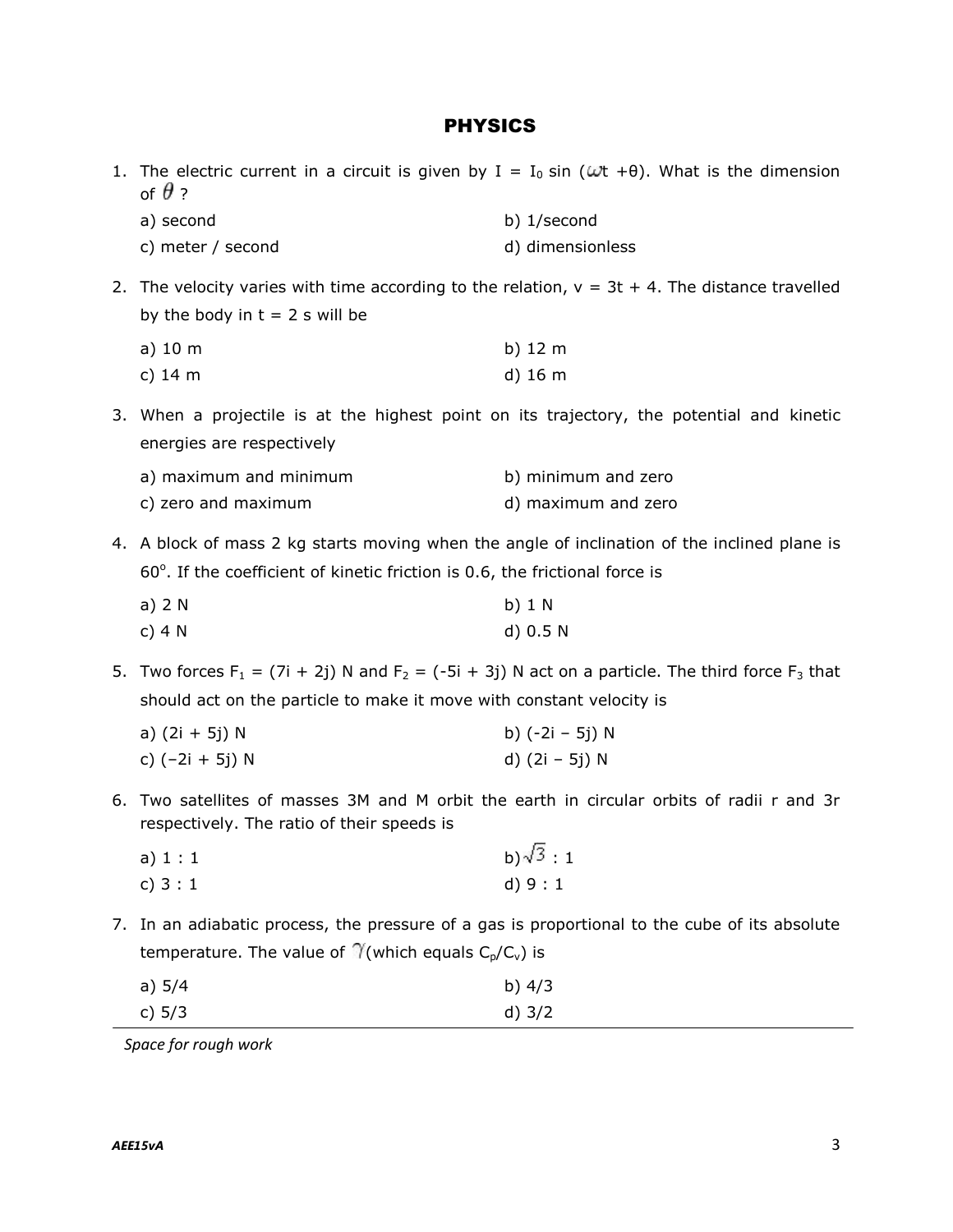8. A mass is moving towards the origin along the x-axis with constant velocity. Its angular momentum with respect to the origin

| a) remains constant | b) is zero   |
|---------------------|--------------|
| c) increases        | d) decreases |

9. The rate of cooling of a liquid is  $4^{\circ}$  C/s, when its temperature is 80 $^{\circ}$ C and is 2 $^{\circ}$  C/s when its temperature is  $50^{\circ}$  C. The temperature of the surrounding is

| a) $30^{\circ}$ C | b) $20^{\circ}$ C |
|-------------------|-------------------|
| c) $10^{\circ}$ C | d) $25^{\circ}$ C |

10. A Charged sphere of radius 1m carries a charge of 1 x  $10^{-9}$  C. The electric fields at a point P, which is at a distance  $d = 3m$  from the centre of the sphere and at a point Q, at a distance  $d = 0.3$ m from the centre of the sphere are respectively

| a) $1$ N/C and $100$ N/C | b) 1 N/C and zero      |
|--------------------------|------------------------|
| c) zero and $1$ N/C      | d) $1$ N/C and $3$ N/C |

11. An electric dipole lying along X-axis with moment 5 Am<sup>2</sup> is subjected to an electric field of magnitude 10j N/C. The torque experienced is

| a) 2 Nm  | b) 10 Nm |
|----------|----------|
| c) 50 Nm | d) 25 Nm |

12.A parallel plate capacitor with air gap of 5 mm is 2 MFD. If a metallic plate of thickness 3 mm is inserted in between the plates, the new capacitance is

| a) 5 MFD | b) 1 MFD   |
|----------|------------|
| c) 2 MFD | d) 2.5 MFD |

13.A galvanometer of resistance 50 ohm gives a full scale deflection when 3 mA current passes through it. The series resistance that is to be connected to convert it into a voltmeter of range  $0 - 3$  V is

| a) 500 Ω  | b) 950 $\Omega$ |
|-----------|-----------------|
| c) 1000 Ω | d) 750 $\Omega$ |

14. Two resistances 6Ω and 3Ω are connected in parallel and this combination is connected in series with a 4 $\Omega$  resistance. This combination is powered by a voltage source of 12 V and zero internal resistance. The ratio of power dissipated between  $6\Omega$  resistance and 4Ω resistance is

| a) 1:4 | b) $4:1$ |
|--------|----------|
| c) 1:8 | d) 3:2   |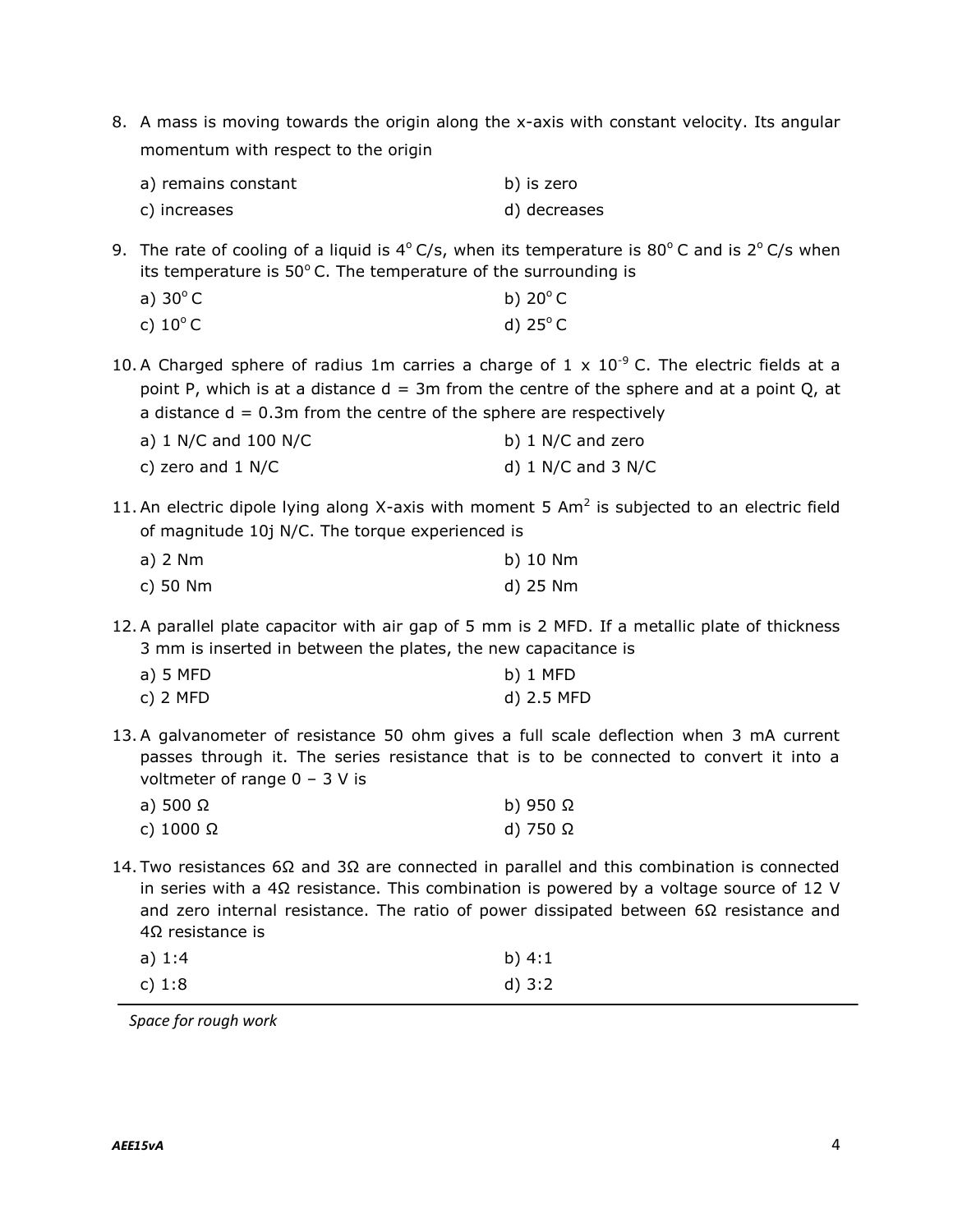15. Two charged particles of charge ratio 1:4 moving with same velocity enter a region of uniform magnetic field of strength B and get deflected and move along curves with equal radius R. The ratio of their masses is

| a) 4:1   | b) $2:1$ |
|----------|----------|
| c) $1:4$ | d) $1:2$ |

16. When a charged particle moves in a region with electric field  $E = 3i$  N/C and magnetic field  $B = 5j$  T, the trajectory of the particle is

| a) circle        | b) parabola |
|------------------|-------------|
| c) straight line | d) helix    |

17. Two co-axial coils A and B of radius  $R_1$  and  $R_2$  carry equal amount of current but flowing in opposite direction. The net magnetic field produced at the centre of these coils is zero. The ratio of the current flowing in the coil A to current in coil B is

| a) $R_1 : R_2$   | b) $R_2: R_1$    |
|------------------|------------------|
| c) $(R_2/R_1)^2$ | d) $(R_1/R_2)^2$ |

- 18. Which among the following is a desirable feature of a ferromagnet that can be used as core of a transformer?
	- a) high hysteresis loss and low retentivity
	- b) low hysteresis loss and high retentivity
	- c) high coercive field and high retentivity
	- d) low hysteresis loss and low retentivity
- 19. The phase difference between the current through the resistance and voltage across the resistance in a series LCR circuit is

| a) $180^\circ$ | b) $0^\circ$ |
|----------------|--------------|
|                |              |

- c)  $90^{\circ}$  d)  $45^{\circ}$
- 20.An object of size 10 cm is kept at a distance of 10 cm from a convex lens. If the focal length of the lens is 5 cm, the size of the image is

| a) 10 cm | b) 20 cm |
|----------|----------|
| c) 5 cm  | d) 15 cm |

21.A biconvex lens of focal length 10 cm is to be made from a glass material. If the refractive index of the material is 1.5, what must be the radius of curvature of the surface of the lens?

| a) $0.1 \text{ m}$  | b) $0.15 \text{ m}$ |
|---------------------|---------------------|
| c) $0.20 \text{ m}$ | d) 0.30 m           |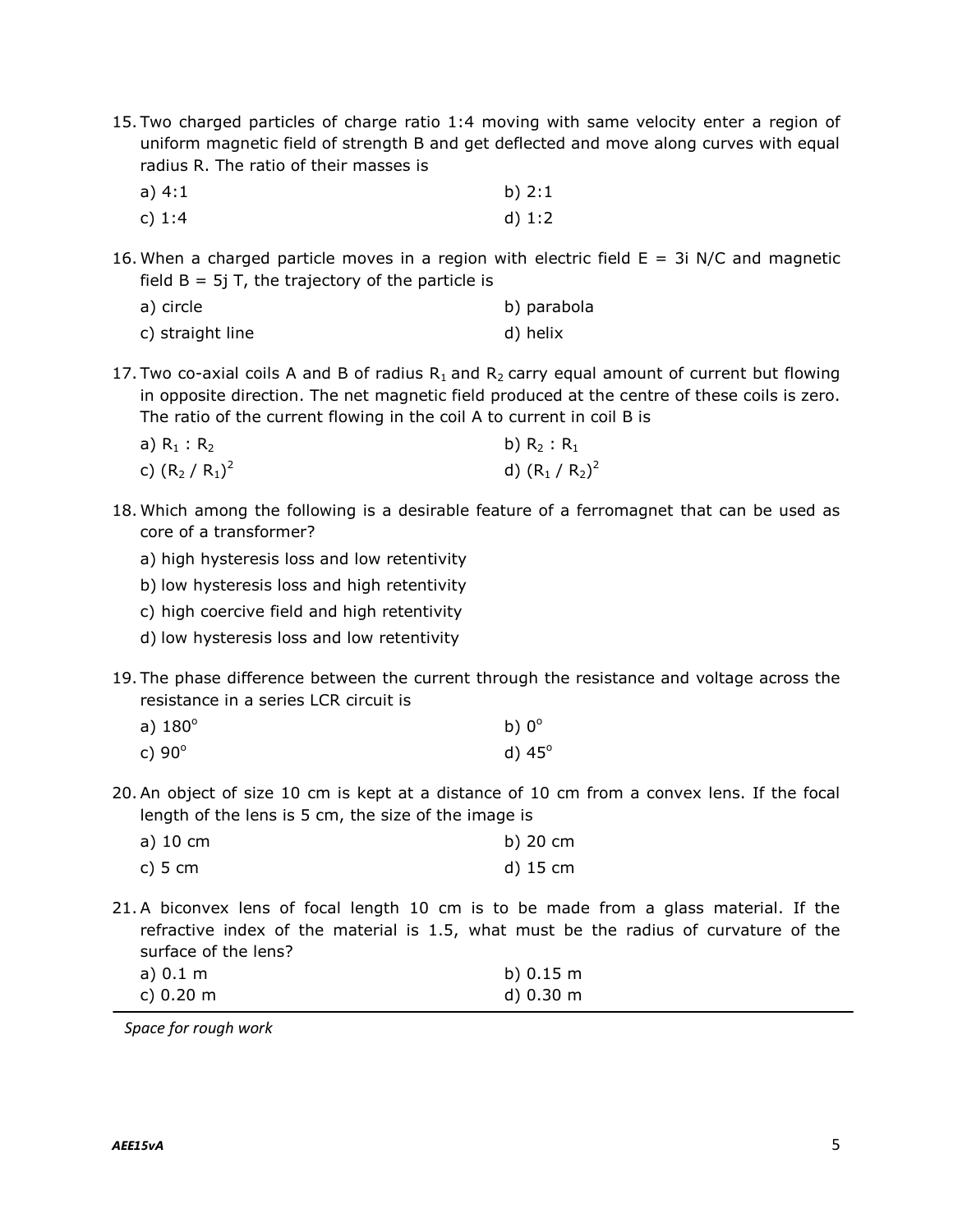22. A diffraction grating with  $10^6$  lines / m is used to determine the wavelength of a monochromatic source. The angle of first order diffraction is  $30^\circ$ . The wavelength of the source is

a) 1000 nm b) 500 nm c) 400 nm d) 600 nm

23.A glass plate of thickness 1.5 μm and refractive index 1.5 is introduced between one of the slits and screen in a Young's double slit experiment. If the wavelength of the monochromatic source used is  $\lambda = 0.75$  µm, the phase difference between the interfering waves at the centre of the screen is equal to

| a) $6\pi$ | b) $3\pi$ |
|-----------|-----------|
| c) $\pi$  | d) $2\pi$ |

24. What is the velocity of light in a medium with refractive index 1.5?

| a) 2 x 10 <sup>8</sup> m/s   | b) $3 \times 10^8$ m/s   |
|------------------------------|--------------------------|
| c) 1.5 x 10 <sup>8</sup> m/s | d) $2.5 \times 10^8$ m/s |

25. Which among the following electromagnetic radiations is the most energetic?

| a) Infra red light   | b) Visible light |
|----------------------|------------------|
| c) Ultraviolet light | d) microwaves    |

26. Which of the following particles has the shortest de-Broglie wavelength, if all of them move with same speed?

| a) beta particle | b) alpha particle |
|------------------|-------------------|
| c) proton        | d) neutron        |

27. The mass of a photon of wavelength  $\lambda$  is given by

|                      | b) $\lambda$ /hc |
|----------------------|------------------|
| c) h/ <sup>እ</sup> c | d) hc/ $\lambda$ |

28. The radius of a nucleus with A = 256 is 8 fermi (1 fermi =  $1 \times 10^{-15}$  m). The radius of a nucleus with  $A = 4$  is

| a) 1 fermi | b) 2 fermi |
|------------|------------|
| c) 3 fermi | d) 4 fermi |

29. Photons of energy 6 eV fall on the surface of a metal with work function 4 eV. The stopping potential of the metal surface is

| a) 2 V | b) $10V$ |
|--------|----------|
| c) 3 V | $d)$ 1 V |

30.Addition of a minute quantity of phosphorus to a silicon crystal makes it

| a) an n-type semiconductor | b) a bad conductor |  |
|----------------------------|--------------------|--|
|                            |                    |  |

c) a good conductor and a p-type semiconductor d) a p-type semiconductor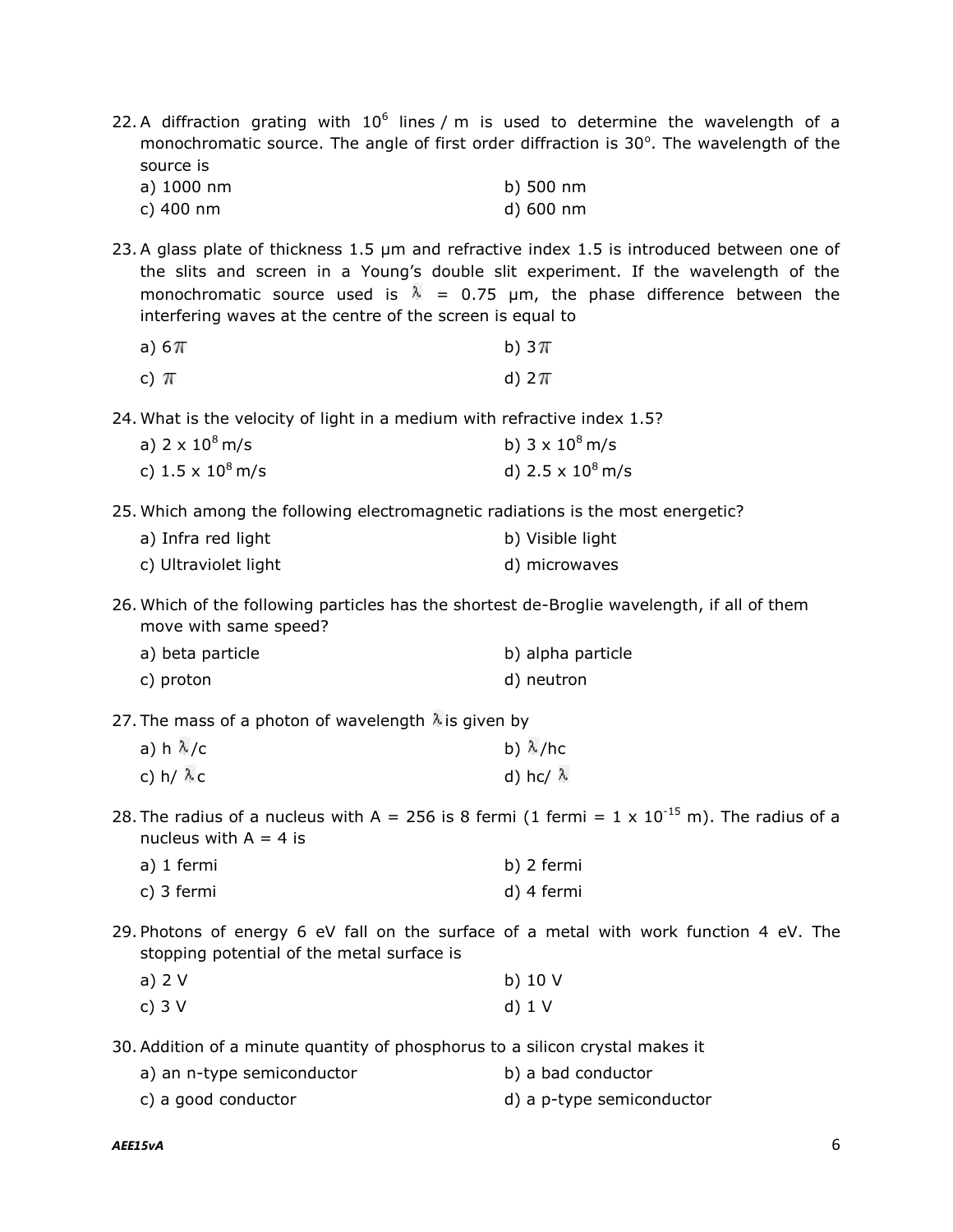# **CHEMISTRY**

31. The actual atomic weight of an element is represented in

| a) number  | b) "u"  |
|------------|---------|
| c) $"amu"$ | d) "mu" |

32. The weight of nascent oxygen in milligrams obtained from 6.32 g of potassium permanganate (Molecular weight 158) in acid medium is

| a) 16   | b) 0.016 |
|---------|----------|
| c) 0.16 | $d)$ 1.6 |

33. The value of Plank's constant in units of Js is

| a) 6.626 x $10^{-34}$ | b) 6.626 x $10^{-23}$     |
|-----------------------|---------------------------|
| c) 6.626 x $10^{-27}$ | d) $1.38 \times 10^{-23}$ |

34. The mass of proton having a wavelength of  $4.2A^{\circ}$  is

| a) 4.78 x $10^{-33}$ kg | b) 4.78 x $10^{-33}$ g |
|-------------------------|------------------------|
| c) 7.17 x $10^{-33}$ kg | d) 2.39 x $10^{-33}$ g |

35. The measurement of a thermodynamic property known as temperature is based on

| a) zeroth law of thermodynamics | b) first law of thermodynamics |
|---------------------------------|--------------------------------|
| c) second law of thermodynamics | d) kirchoffs equation          |

36. The bond dissociation enthalpies of  $H_2(g)$ ,  $Cl_2(g)$  and  $HCl(g)$  are 435, 243 and 431 kJ/mol respectively. The enthalpy of formation of HCl(g) in kJ/mol will be

| a) $121$  | b) -1211 |
|-----------|----------|
| c) $-121$ | d) -242  |

37. Defective coating of zinc over mild steel leads to

- a) enhanced corrosion of mild steel
- b) increase of corrosion potential
- c) corrosion of zinc coating
- d) hydrogen evolution over mild steel
- 38. What will happen to the rate constant of a reaction when the temperature is raised by  $10^{\circ}$  C?
	- a) Increase by 10 times b) Is halved
	- c) Is doubled d) Not affected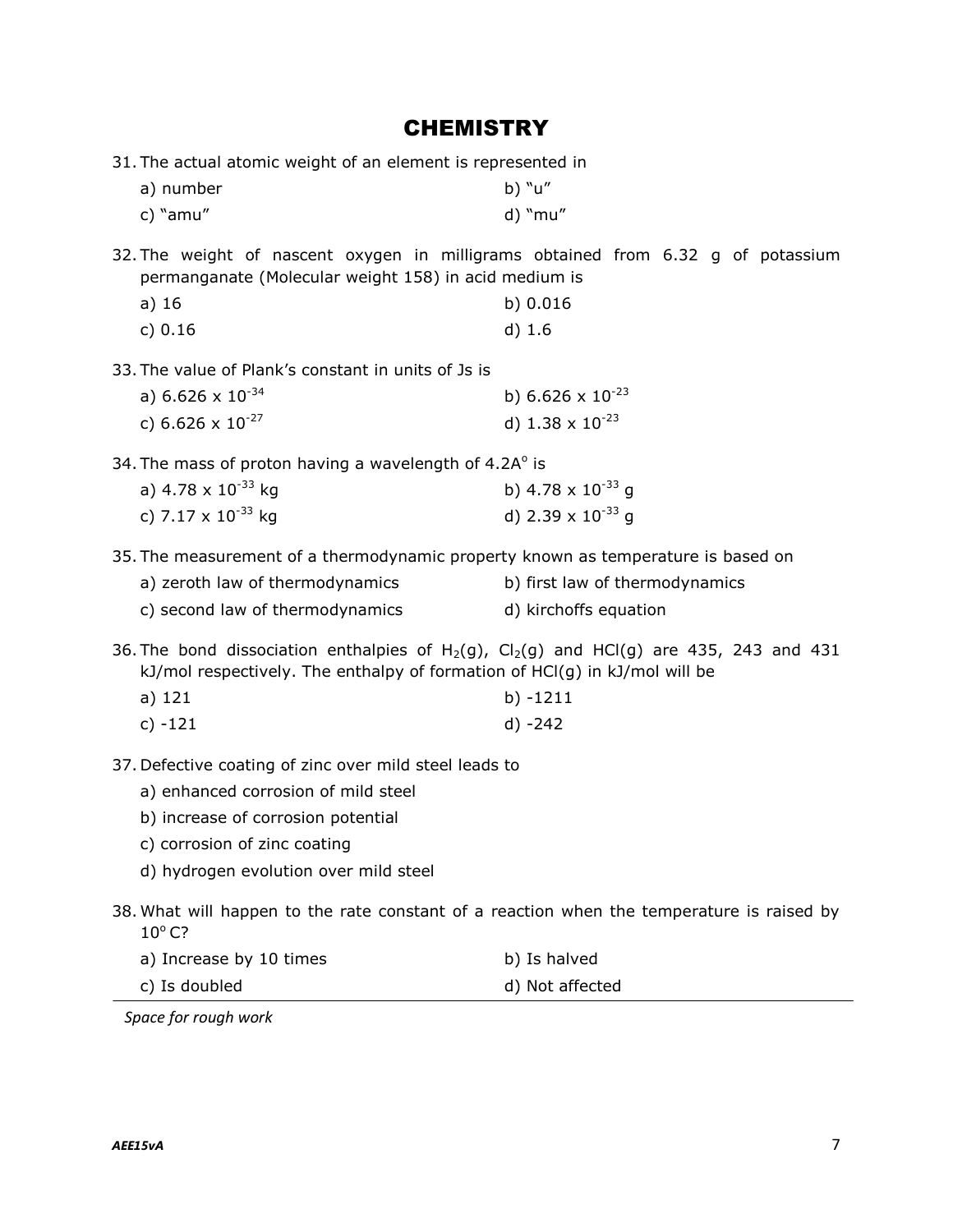|                                                              |  |  |  |  |  |  |  | 39. The equivalent conductances at infinite dilution ( $\lambda \infty$ ) of ammonium chloride, sodium          |  |  |
|--------------------------------------------------------------|--|--|--|--|--|--|--|-----------------------------------------------------------------------------------------------------------------|--|--|
|                                                              |  |  |  |  |  |  |  | hydroxide and sodium chloride are 120, 240 and 150 mhocm <sup>2</sup> eq <sup>-1</sup> . The $\lambda\infty$ of |  |  |
| ammonium hydroxide in mhocm <sup>2</sup> eq <sup>-1</sup> is |  |  |  |  |  |  |  |                                                                                                                 |  |  |

| a) $270$ | b) $210$ |
|----------|----------|
| c) $30$  | $d)$ 510 |

40. 100  $cm<sup>3</sup>$  of an aqueous solution of protein contains 0.63 g of protein. If the osmotic pressure of the solution at 300K is 2.57 x  $10^{-3}$  bar, the molar mass of the protein will be

| a) 60039 | b) 61039 |
|----------|----------|
| c) 62039 | d) 63039 |

41.A compound formed by elements P and Q crystallizes in cubic structure in which atoms of P are at corners and atoms of Q are at the face center. The formula of the compound is

| a) $AB_3$ | b) AB     |
|-----------|-----------|
| c) $A_3B$ | d) $A_2B$ |

42.Syn gas is a mixture of

| a) carbon dioxide and hydrogen | b) carbon monoxide and hydrogen |
|--------------------------------|---------------------------------|
| c) methane and hydrogen        | d) methane and carbon monoxide  |

43. Which one of the following alkali metal hydrides is thermally stable?

| a) Lithium hydride   | b) Sodium hydride   |
|----------------------|---------------------|
| c) Potassium hydride | d) Rubidium hydride |

44. The correct order of acidic character of the following is

| a) $SO_2 > CO_2 > CO > N_2O_5$                       | b) $SO_2 > N_2O_5 > CO > CO_2$ |
|------------------------------------------------------|--------------------------------|
| c) $N_2O_5$ > SO <sub>2</sub> > CO > CO <sub>2</sub> | d) $N_2O_5 > SO_2 > CO_2 > CO$ |
| 45. Bell metal is an alloy of                        |                                |
| a) copper and tin                                    | b) silver and copper           |

c) copper and nickel d) copper, zinc and tin

46.Ammonium dichromate is used in fireworks. The green coloured powder blown in the air is

| a) $CrO3$ | b) $Cr2O3$     |
|-----------|----------------|
| c) Cr     | d) CrO $(O_2)$ |

47. Which one of the following complexing agents is used for the estimation of hardness of water?

| a) Cyanide | b) Pyrophosphate    |
|------------|---------------------|
| c) EDTA    | d) Ethylene diamine |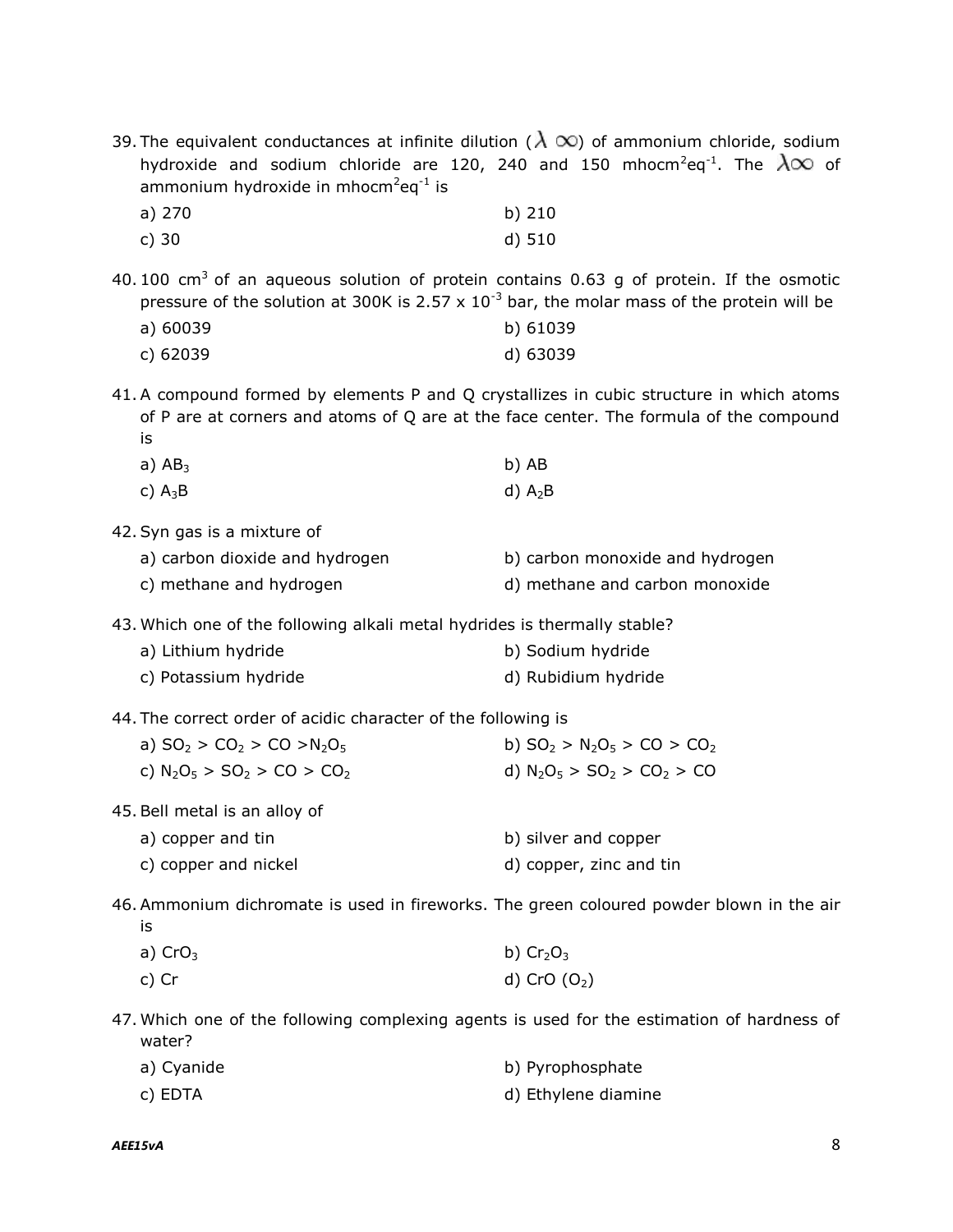48. How many  $\sigma$  and  $\pi$  bonds are present in nitromethane

| a) 6 $\sigma$ and 1 $\pi$ | b) 5 $\sigma$ and 2 $\pi$ |
|---------------------------|---------------------------|
| c) 6 $\sigma$ and 2 $\pi$ | d) 5 $\sigma$ and 1 $\pi$ |

49.Retardation factor is calculated as

- a) ratio between 'distance travelled by the substance from the base line and distance moved by the solvent from the base line'
- b) ratio between 'distance travelled by the solvent from the base line and distance moved by the substance from the base line'
- c) sum of 'distance travelled by the substance from the base line and distance moved by the solvent from the base line'
- d) difference of 'distance travelled by the substance from the base line and distance moved by the solvent from the base line'

 $\sim$   $\sim$   $\sim$ 

50. In which one of the following, Mn exhibits its highest oxidation state?

| a) $MnO2$ | b) $MnO4$ |
|-----------|-----------|
| c) $MnO4$ | d) MnO    |

- $51. S<sub>N</sub>1$  reaction is favored by
	- a) non polar solvents
	- b) more number of alkyl group on the carbon atom attached to the halogen atom
	- c) small groups on the carbon attached to the halogen atom
	- d) no groups on the carbon attached to the halogen atom
- 52. Phenol is less acidic than

| a) ethanol        | b) o-nitrophenol   |
|-------------------|--------------------|
| c) o-methylphenol | d) o-methoxyphenol |

53.Chloro ethane reacts with compound Z to form diethyl ether. Identify Z?

| a) NaOH                 | b) $H_2SO_4$ |
|-------------------------|--------------|
| c) C2H <sub>5</sub> ONa | d) $Na2S2O3$ |

54. Which of the following reagents may be used to distinguish between phenol and benzoic acid?

| a) Tollens' reagent          | b) Molisch reagent |
|------------------------------|--------------------|
| c) Neutral FeCl <sub>3</sub> | d) Aqueous NaOH    |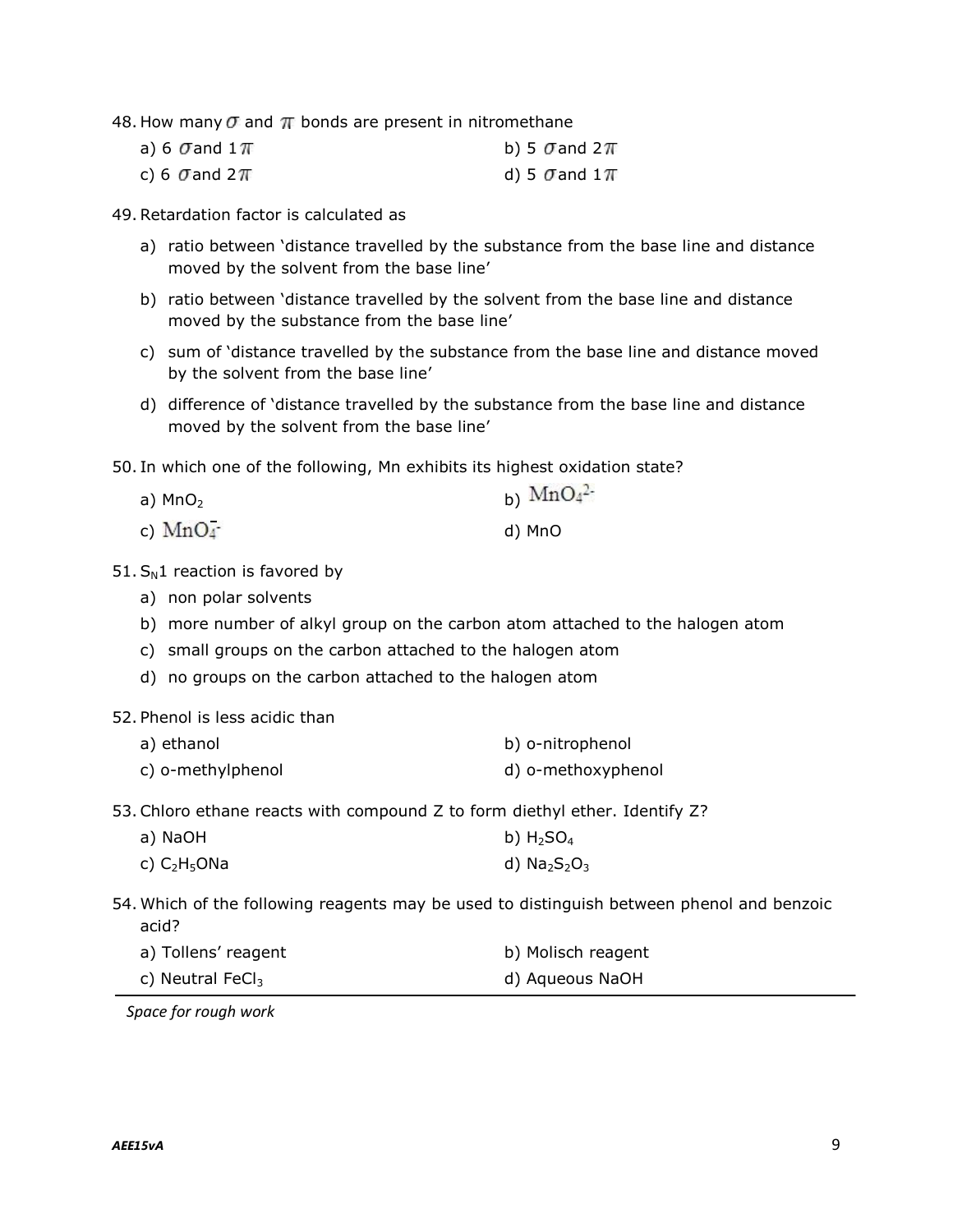55. In the following sequence of reactions, the alkene affords the compound 'B'.

| $O_3$<br>$\frac{H_2O}{H_2}$<br>$CH3CH=CHCH3$                                                                                                                                                                                                                       | в                     |
|--------------------------------------------------------------------------------------------------------------------------------------------------------------------------------------------------------------------------------------------------------------------|-----------------------|
| The compound B is                                                                                                                                                                                                                                                  |                       |
| a) $CH3CHO$                                                                                                                                                                                                                                                        | b) $CH3COCH3$         |
| c) $CH_3CH_2CHO$                                                                                                                                                                                                                                                   | d) $CH_3CH_2COCH_3$   |
| 56. How many chiral carbons are there in $\beta$ -D-(+)-glucose?<br>a) five                                                                                                                                                                                        | b) six                |
| c) three                                                                                                                                                                                                                                                           | d) four               |
| 57. Why are certain rubbers called as 'vulcanized rubber'?<br>a) They are formed under volcanic eruption<br>b) They are prepared by adding 5% of sulphur as cross-linking agent<br>c) They do not use any co-monomer<br>d) By the addition of excessive co-monomer |                       |
| 58. One of the common components of photochemical smog is                                                                                                                                                                                                          |                       |
| a) formaldehyde                                                                                                                                                                                                                                                    | b) acetaldehyde       |
| c) methane                                                                                                                                                                                                                                                         | d) CO <sub>2</sub>    |
| 59. Sodium dodecylbenzenesulphonate refers to                                                                                                                                                                                                                      |                       |
| a) anionic detergent                                                                                                                                                                                                                                               | b) soap               |
| c) cationic detergent                                                                                                                                                                                                                                              | d) nonionic detergent |
| 60. Which one of the following acts as antihistamine?                                                                                                                                                                                                              |                       |
| a) Equanil                                                                                                                                                                                                                                                         | b) Morphine           |
| c) Serotonine                                                                                                                                                                                                                                                      | d) Bromophenylamine   |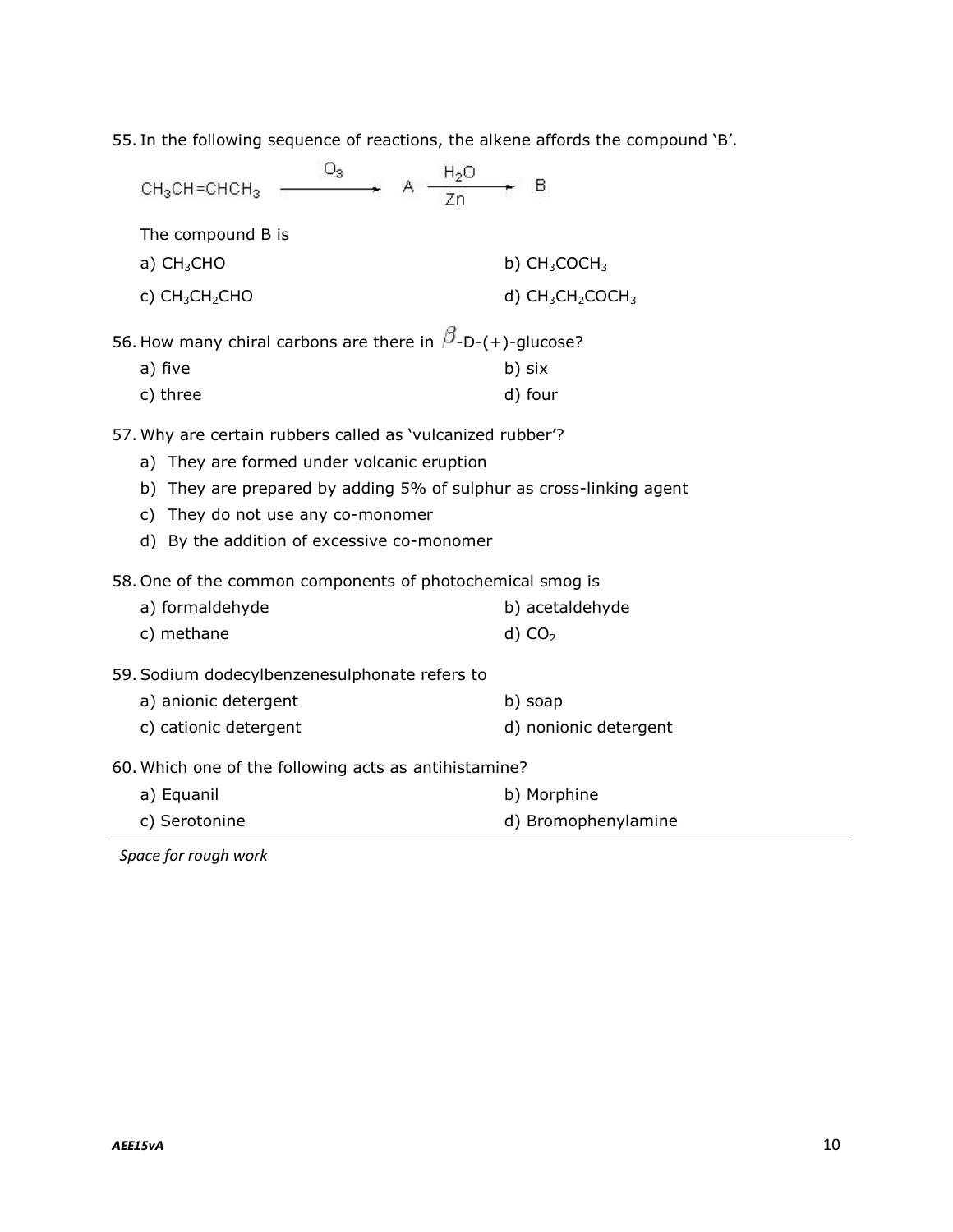## MATHEMATICS

61. If a, b, c are AM, GM and HM respectively of two equal numbers, then

a)  $2b = a + c$  b)  $b = 2ac / (a+c)$ c)  $b^2 = ac$ d)  $ab^2 = c$ 

62. The harmonic mean of the roots of the equation is  $(7 + \sqrt{3}) x^{2} - (6 + \sqrt{7}) x + (12 + 2\sqrt{7}) = 0$ 

| a)8    | b)6    |
|--------|--------|
| $c)$ 3 | $d)$ 4 |

63. The general solution of x satisfying the system of equations  $5^{(\text{Sin} \times + \text{Sin} \gamma)} = 1$ ;  $25^{(Sin2x+Sin2y)} = 5$  is

| a) n $\pi$ $\pm \pi$ /6 | b) $2n\pi + \pi/6$ |
|-------------------------|--------------------|
| c) n $\pi$ -( $\pi$ /6) |                    |

64. The angles of a triangle are in A.P and the least angle is 40°. The greatest angle in radians is

| a) π/2     | b) 4 Tr/9   |
|------------|-------------|
| c) $\pi/4$ | d) $3\pi/2$ |

65. If Sin  $\theta$ =1/ $\sqrt{5}$  and tan  $\theta$ =1/2, then Cos  $\theta$  is equal to

| a) $2/\sqrt{5}$ | b) $1/\sqrt{3}$    |
|-----------------|--------------------|
| c) $1/\sqrt{5}$ | d) $1/(2\sqrt{5})$ |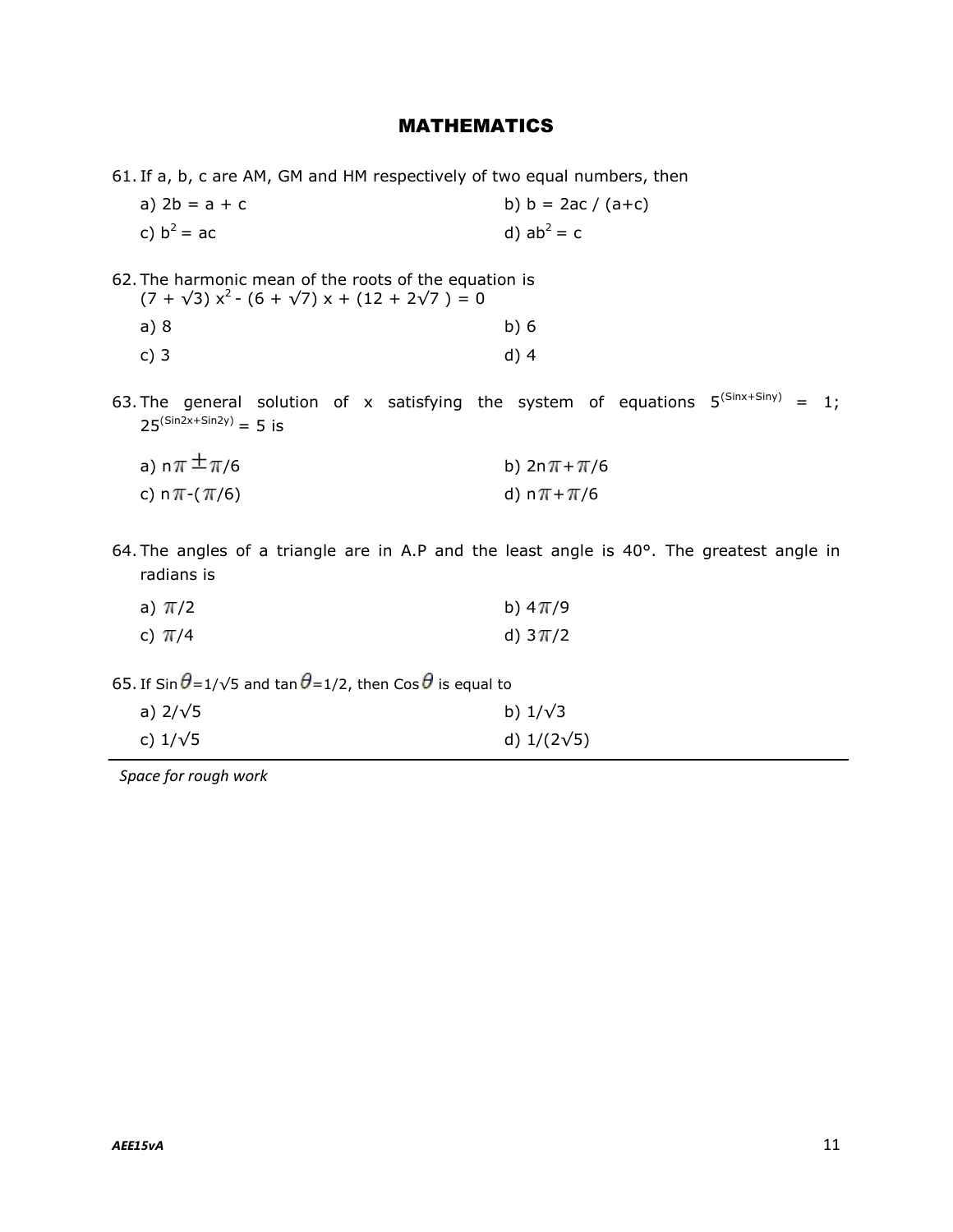| 66. The value of $\int_{0}^{Ltm} (1 + x^3 + Sinx)^{4}/tanx$<br>is equal to                                                                                 |                       |
|------------------------------------------------------------------------------------------------------------------------------------------------------------|-----------------------|
|                                                                                                                                                            | b) $e^4$              |
| a) 1                                                                                                                                                       |                       |
| c) e                                                                                                                                                       | d) $e^{1/4}$          |
| 67. Rolle's Theorem for $f(x) = x(x-3)e^{(-x/2)}$ is applicable in the interval                                                                            |                       |
| a) $(0, 3)$                                                                                                                                                | b) $(0, -3)$          |
| c) $(-3, 0)$                                                                                                                                               | $d)$ $(3, 0)$         |
| 68. Equation of the normal to the curve $y=(1+x)^{y}$ + Sin <sup>-1</sup> (Sin <sup>2</sup> x) at x = 0 is                                                 |                       |
| a) $y = x$                                                                                                                                                 | b) $y - x = 1$        |
| c) $y + x = 1$                                                                                                                                             | d) $y - 1 = 2x$       |
| 69. If A and B are two matrices such that AB = A and BA = B, then $A^2 - B^2 =$                                                                            |                       |
| a) 2 AB                                                                                                                                                    | b) $A - B$            |
| c) $A + B$                                                                                                                                                 | $d)$ 2 BA             |
| 70. The system of linear equations $x + 3y + (\lambda + 2)z = 0$ , $2x + 4y + 8z = 0$ ,<br>$3x + 5y + 10z = 0$ has non-trivial solution, when $\lambda$ is |                       |
| $a) -2$                                                                                                                                                    | b)2                   |
| c) $4$                                                                                                                                                     | $d) -4$               |
| 71. If the roots of the equation $ax^2 + bx + c = 0$ are in the ratio 2 : 3, then                                                                          |                       |
| a) $6b^2 = 25$ ac                                                                                                                                          | b) $6b^2 = 25(a+c)$   |
| c) $13b^2 = 6$ ac                                                                                                                                          | d) $13b^2 + 6$ ac = 0 |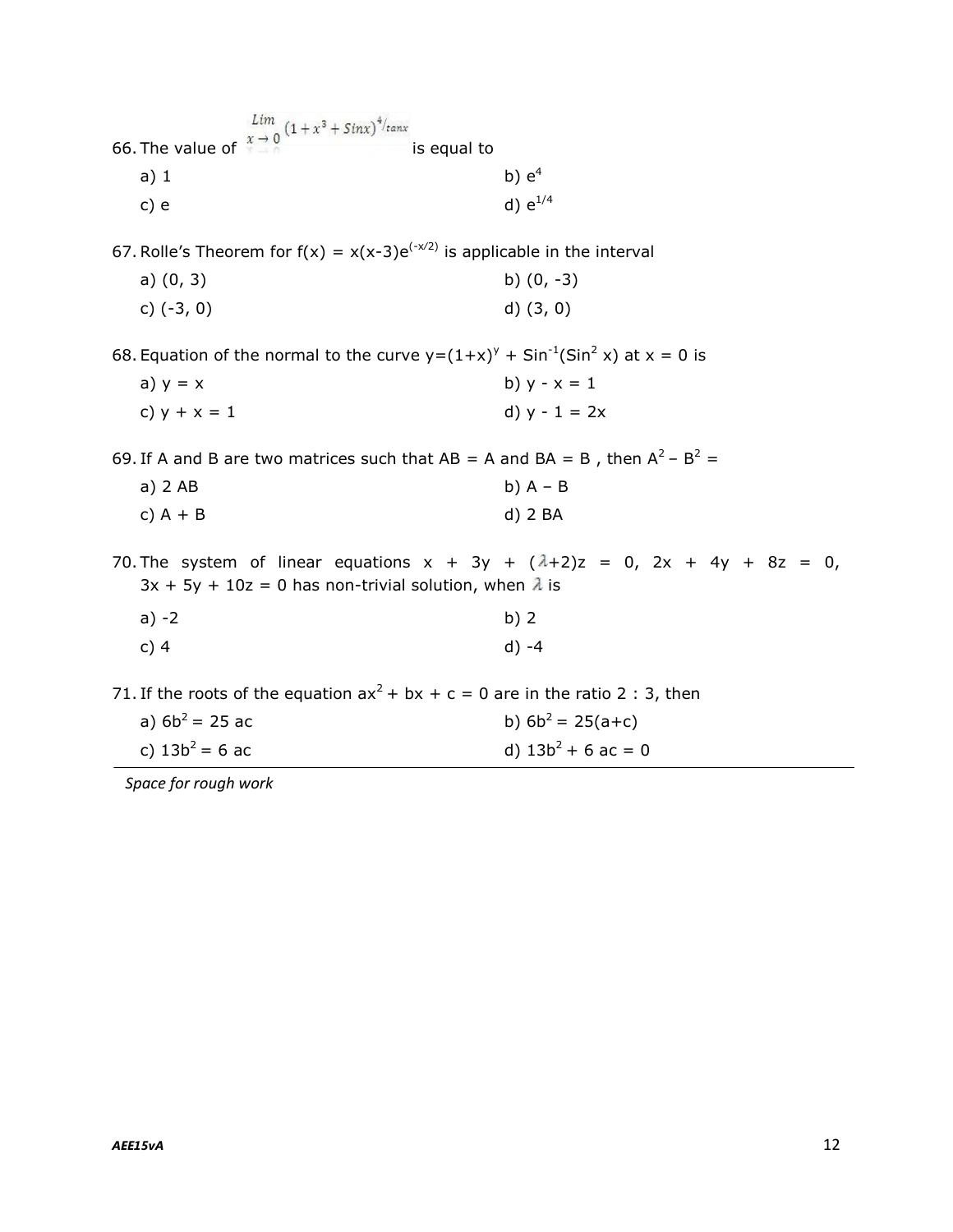- 72. If  $\vec{a}$  and  $\vec{b}$  are adjacent sides of a parallelogram with  $|\vec{a} + \vec{b}| = |\vec{a} \vec{b}|$ , the adjacent sides of parallelogram are
	- a) perpendicular b) inclined at an angle of  $\pi/3$ c) parallel  $\sim$  d) inclined at an angle of  $\pi/4$

73. The scalar  $\vec{b} \cdot \{\vec{c} + \vec{a}\} \times (\vec{a} + \vec{b} + \vec{c})\}$  is equal to

a)  $[\vec{a}, \vec{b}, \vec{c}]$  b) 0 c)  $[\vec{a}, \vec{b}, \vec{c}]$  +  $[\vec{b}, \vec{c}, \vec{a}]$  d)  $[\vec{a}, \vec{b}, \vec{c}]$  +  $[\vec{b}, \vec{c}, \vec{a}]$  +  $[\vec{c}, \vec{a}, \vec{b}]$ 

74. The equation of the line passing through the point of intersection of the lines and which

 $\frac{x-1}{1} = \frac{y-1}{0} = \frac{z-2}{1}$  and  $\frac{x}{0} = \frac{y}{1} = \frac{z}{1}$  is perpendicular to the plane

5x-y+9z=10 is

| a) $\frac{x}{5} = \frac{y-1}{1} = \frac{z-1}{9}$  | b) $\frac{x}{5} = \frac{y+1}{-1} = \frac{z-1}{9}$ |
|---------------------------------------------------|---------------------------------------------------|
| c) $\frac{x}{5} = \frac{y+1}{-1} = \frac{z+1}{9}$ | d) $\frac{x}{5} = \frac{y-1}{-1} = \frac{z-1}{9}$ |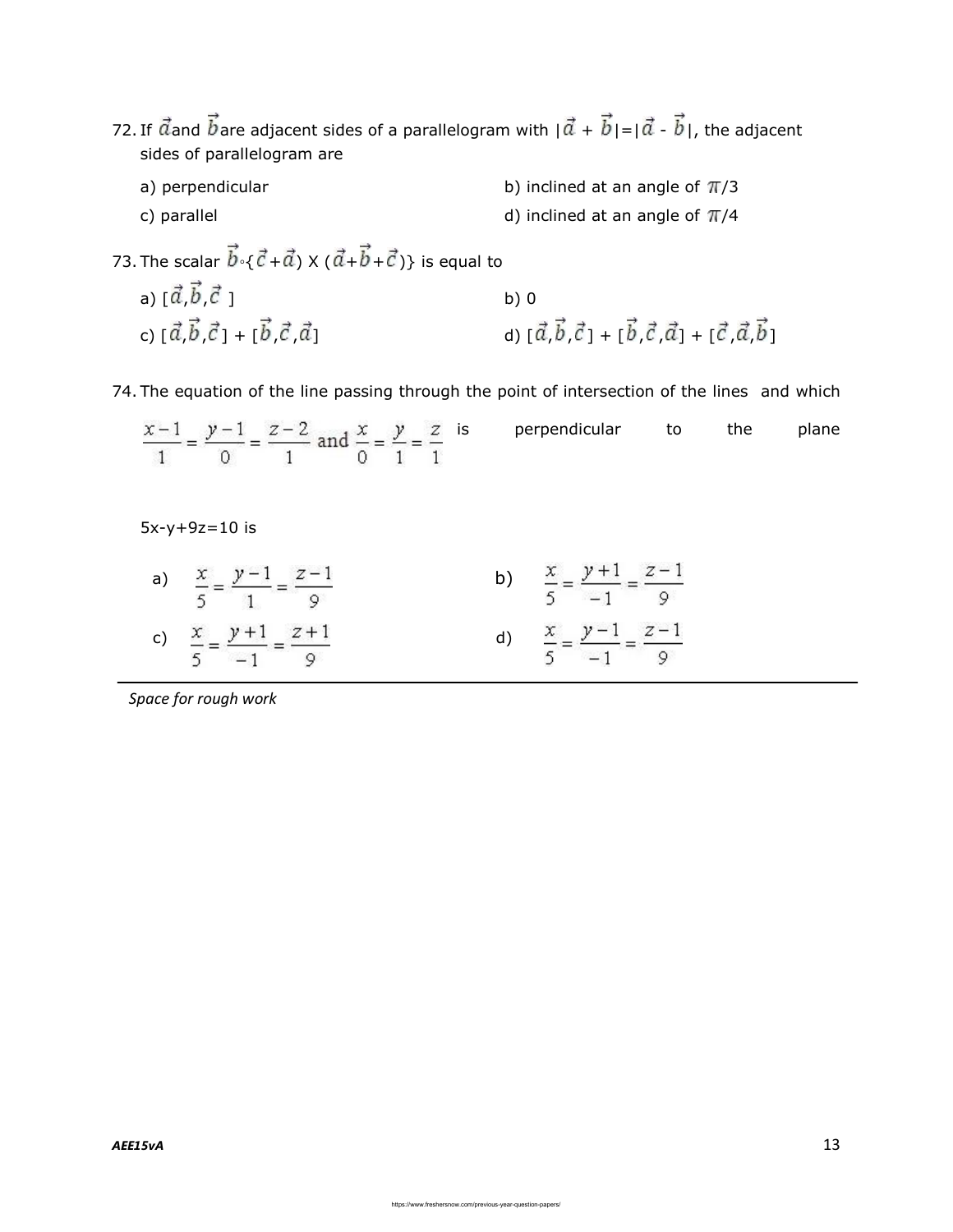75. The equation of the plane through the intersection of the planes  $2x - y + z = 6$  and  $x + y + 2z = 7$  and passing through the point  $(1, 1, 1)$  is

- a)  $2x 7y 5z + 10 = 0$  b)  $2x 7y + 5z + 10 = 0$ c)  $2x - 7y - 5z - 10 = 0$  d)  $2x + 7y - 5z - 10 = 0$
- 76. The equation of the line passing through the point (1, 1, 0) and parallel to the plane  $3x + 2y + z = 5$  is
	- a)  $\frac{x-1}{-3} = \frac{y-1}{-2} = \frac{z}{1}$  b)  $\frac{x+1}{3} = \frac{y+1}{2} = \frac{z}{1}$ c)  $\frac{x-1}{3} = \frac{y-1}{2} = \frac{z}{1}$  d)  $\frac{x-3}{1} = \frac{y-2}{1} = \frac{z-1}{0}$

77. The angle between the complex numbers  $2 + 2i$  and  $-7$  is

a)  $\pi/2$  b)  $\pi/4$ c)  $3\pi/2$  d)  $3\pi/4$ 

|              | $i\frac{\sqrt{3}}{2}$ $+3\left(-\frac{1}{2}\right)$<br>78. What is the value of $.4 + 5$ $($<br>$2^{\circ}$ |    | $\mathcal{D}$ |
|--------------|-------------------------------------------------------------------------------------------------------------|----|---------------|
| a)           |                                                                                                             | b) |               |
| $\mathsf{C}$ |                                                                                                             |    |               |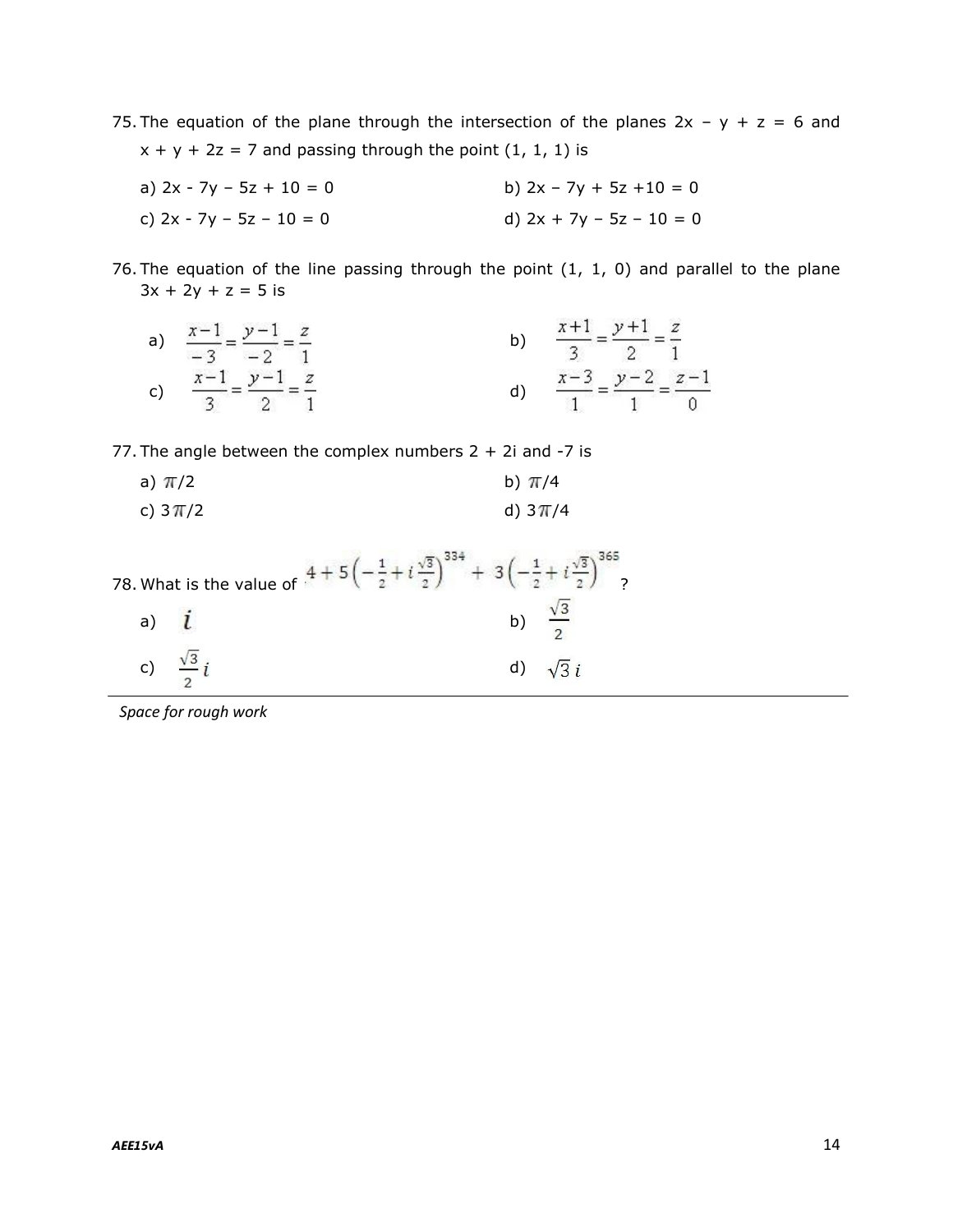- 79. The ratio between the number of ways we can arrange n persons in a circular manner to the number of ways we can arrange them in a line is
	- a) 1:n b) n:1 c)  $1:1$  d)  $1:2$
- 80.A team of 8 students goes on an excursion, in two cars, of which one can seat 5 and the other only 4. In how many ways can they travel?

| a) 274   | b)26  |
|----------|-------|
| $c)$ 126 | d) 96 |

81. The number of common tangents to the circles  $x^2 + y^2 - 4y = 0$  and  $x^2 + y^2 - 2y = 0$  is

- a) 4 b) 2
- c) 3 d) 1
- 82.Centre of the circle passing through (4, 5), (3, 4), (5, 2) is

| a) (9/2, 7/2) | b) (7/2, 9/2) |
|---------------|---------------|
| c) (7/2, 7/2) | d) (9/2, 9/2) |

83. If e<sub>1</sub> and e<sub>2</sub> are the eccentricities of a hyperbola and its conjugate then  $e_1^2 + e_2^2$  will be

| $a)$ 1 |  | b) $e_1^2 e_2^2$                       |
|--------|--|----------------------------------------|
| c) 0   |  | d) $\frac{1}{e_1^2} + \frac{1}{e_2^2}$ |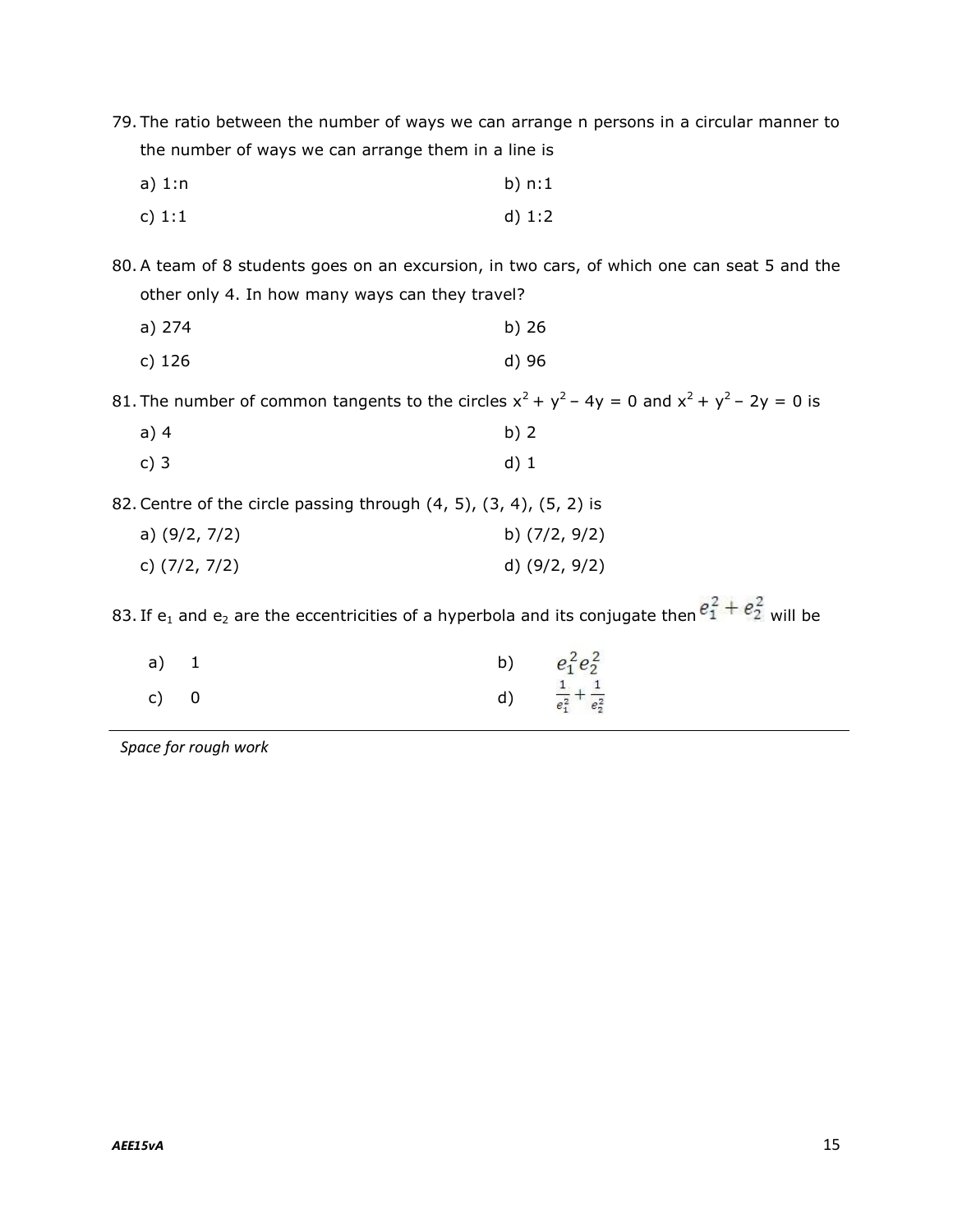84. The equation  $4x^2 + 7y^2 + 32x - 56y + 148 = 0$  represents

- a) an ellipse with center  $(4, -4)$
- b) an ellipse with center (-4, 4)
- c) an ellipse with center  $(2, -2)$
- d) an ellipse with center (-2, 2)

85. The equation for the circle obtained by shifting the circle  $x^2 + y^2 = 49$  to 3 units down and 2 units left is:

- a)  $(x+3)^2 + (y+2)^2 = 49$  b)  $(x-3)^2 + (y-2)^2 = 49$
- c)  $(x-2)^2 + (y-3)^2 = 49$  d)  $(x+2)^2 + (y+3)^2 = 49$

86. The variance of a data set is k, then the variance of the data set obtained by shifting the original data to 3 units is

| a) $k - 3$ | b) $k + 3$ |
|------------|------------|
|------------|------------|

c) k d)  $3k$ 

87. Suppose that P (A/B) = 0.7, P(A) = 0.5 and P(B) = 0.2 then P(B/A) is,

| a) 0.14 | b) $0.4$ |
|---------|----------|
| c) 0.3  | d) 0.28  |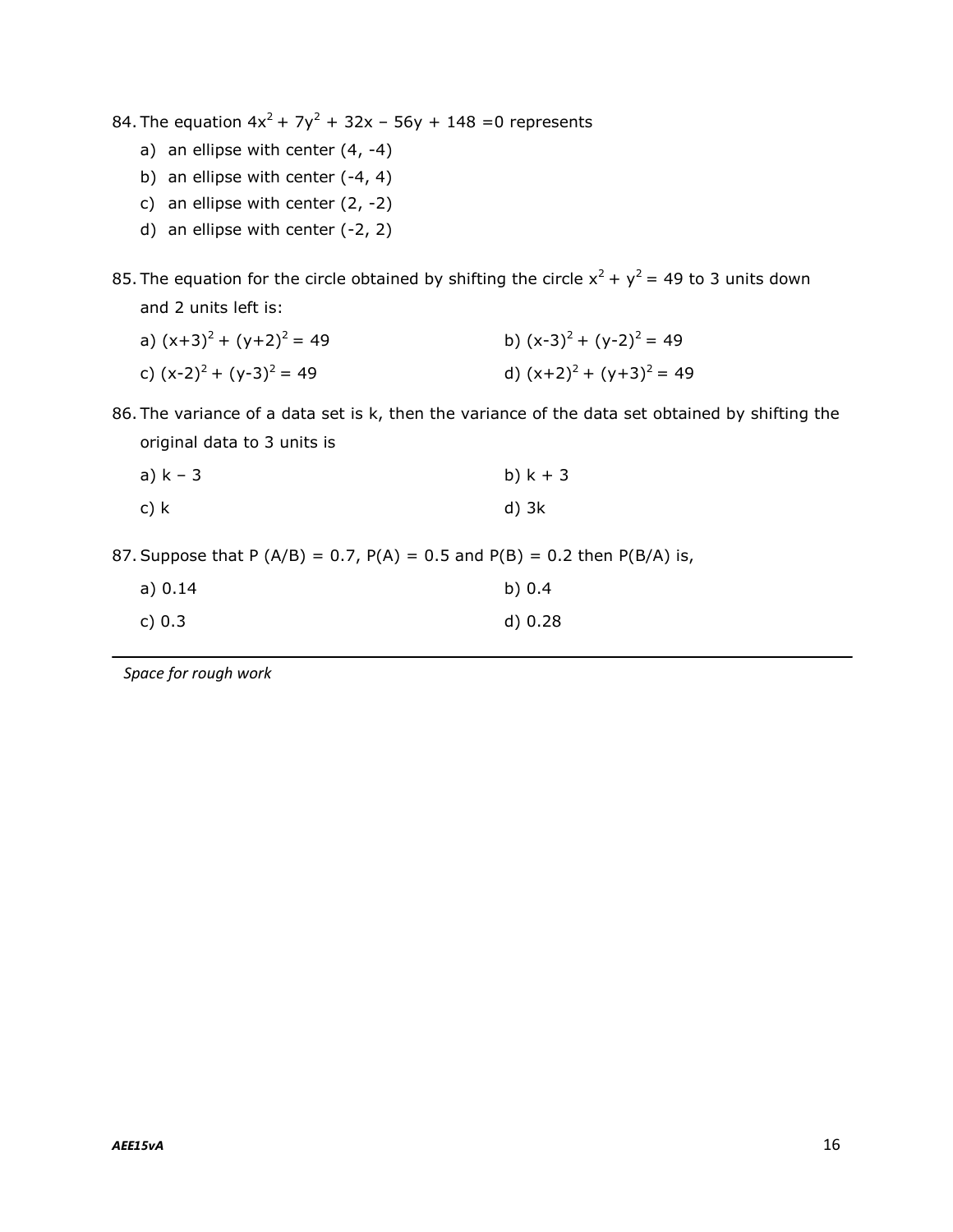88.A medical test is capable of identifying someone with the illness as positive is 99% and someone without illness as negative 95%. If the illness is present in the general population with probability 0.0001, the probability for anyone to have illness when the medical test results positive is

| a) 0.00009 | b) 0.002 |
|------------|----------|
|            |          |

c) 0.0001 d) 0.9980

89. The probability that the roots of the equation  $x^2 + 2nx + (4n + \frac{5}{n}) = 0$  are not real numbers where n  $\epsilon$ N such that n  $\leq$  5 is

| a) 2/5 | b) $4/5$ |
|--------|----------|
| c) 1/5 | $d)$ 3/5 |

90. If A is area lying between the curve  $y = cos x$  and x-axis between  $x = 0$  and  $x = \pi/2$ , then the area of the region between the curve  $y = cos^2x/2$  and the x-axis in the same interval is given by

| a) ( <i>π</i> +A)/2 | b) $(\pi/4) + A$   |
|---------------------|--------------------|
| c) (1/2)+A          | d) $(\pi/4)+(A/2)$ |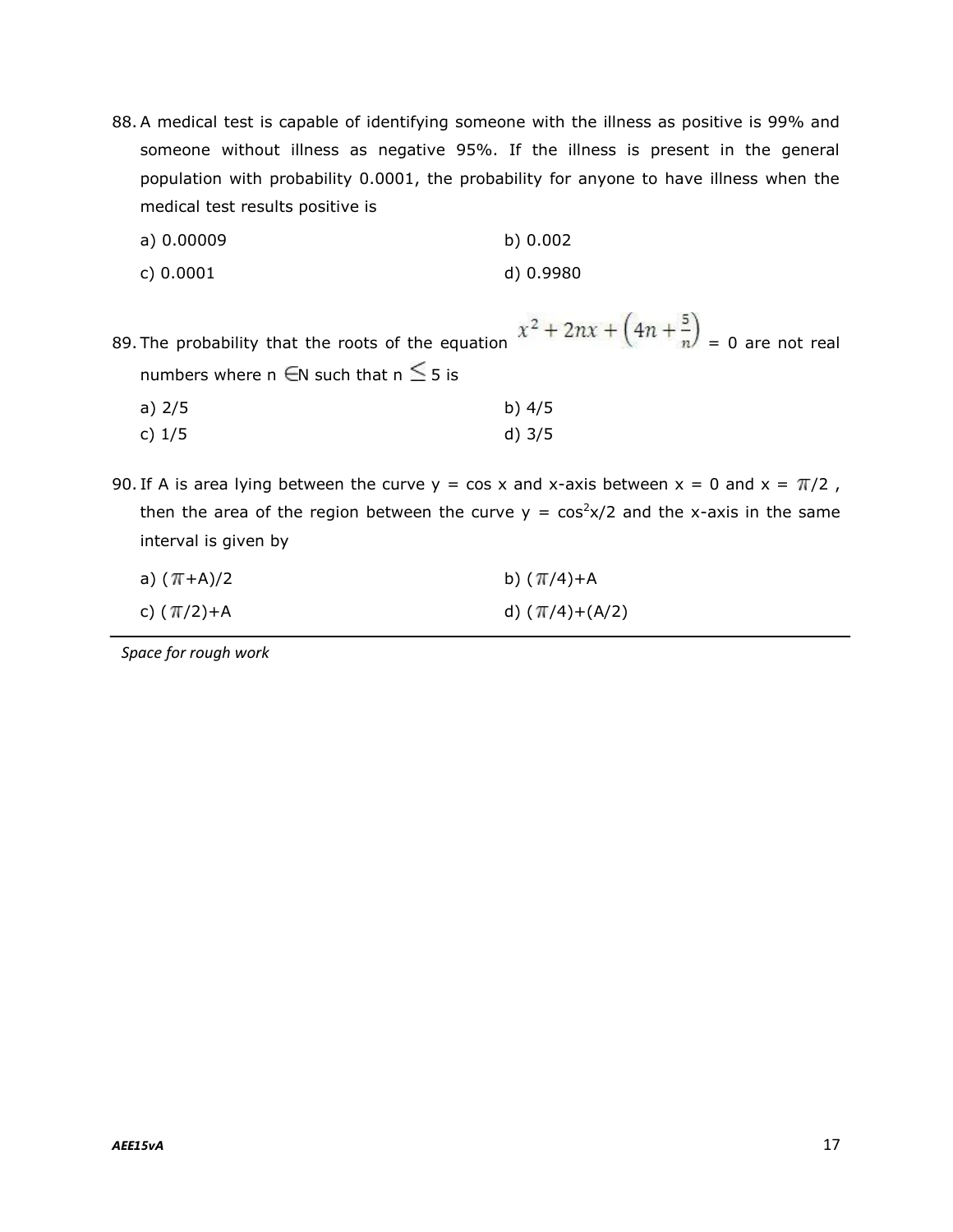91.  $\int_{-1}^{1} \frac{x}{|x|} dx$  is equal to a) 2 b)  $-2$ 

c) 1 d) 0

92. If the area bounded by the curve  $y = f(x)$ , x-axis and the ordinates  $x = 1$  and  $x = b$  is (b - 1)  $sin(3b + 4)$ , then  $f(x)$  is

| a) $[(x-1) \cos (3x+4)]$ | b) $[sin(3x+4) + 3(x-1) cos(3x+4)]$ |
|--------------------------|-------------------------------------|
| c) $sin(3x+4)$           | d) None                             |

93. The coefficient of  $x^{10}$  in the expansion of  $(1 - x^3)^4 (1 + x)^5$  is

- a) 15 b) 20
- c) 10 d) 6

94. Which one of the following is TRUE for any x

| $\mathsf{a}^{\mathsf{c}}$ | $\frac{x+2}{x+3}$<br>$x+5$                      | $\mathbf{1}$<br>$\frac{1}{x+3} < \frac{1}{x+5}$<br>$x+2$ |
|---------------------------|-------------------------------------------------|----------------------------------------------------------|
| $\mathsf{c})$             | $\frac{1}{x+5} < \frac{1}{x+3} < \frac{1}{x+2}$ | $\frac{1}{x+3} < \frac{1}{x+2} < \frac{1}{x+5}$          |

|                   | 95. The order and degree of the differential equation $y - x$<br>ıs |
|-------------------|---------------------------------------------------------------------|
| a) $1, 2$         | b) $1, 4$                                                           |
| c) 1, $5\sqrt{2}$ | d) $1, 3$                                                           |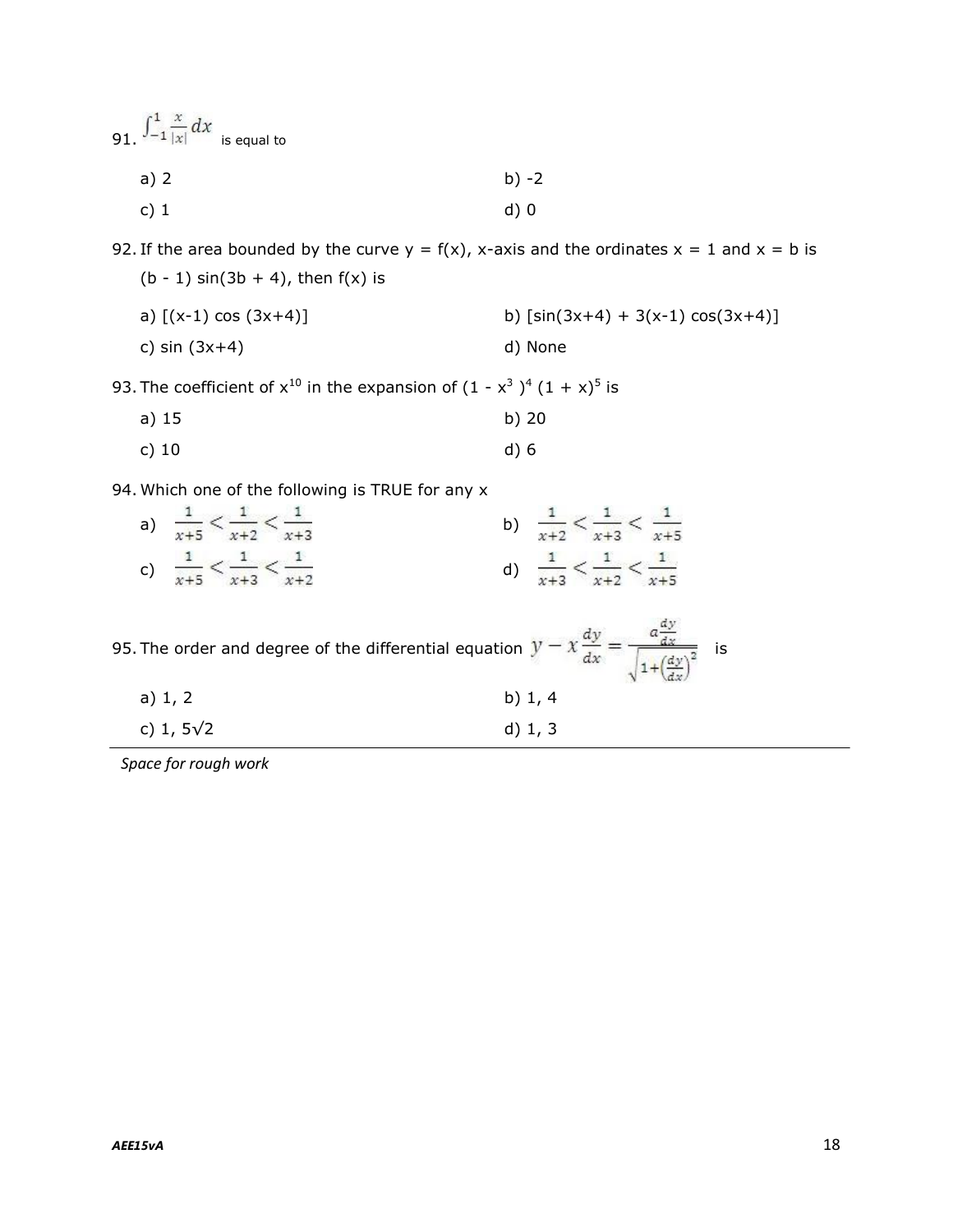- 96. The general solution of the differential equation (1 +  $e^{(x/y)}$  ) dx +  $e^{(x/y)}$  (1-(x/y)) dy = 0 is
	- a)  $y + xe^{(x/y)} = C$  b)  $x + ye^{(x/y)} = C$ c)  $x + C = ye^{(x/y)}$  d)  $y + ye^{(x/y)} = C$
- 97. The triangle with vertices A =  $(2, 7)$ , B =  $(4, y)$  and C =  $(-2, 6)$  is right angled at B if the value of y is

a) 10 or -3 b) -10 or -3

c) 10 or 3 d) 9 or 4

98. The point equidistant from the three lines  $x + y = 1$ ,  $y = 1$  and  $x = 1$  is

| a) $\left(-\frac{1}{\sqrt{2}}, -\frac{1}{\sqrt{2}}\right)$ | b) $\left(+\frac{1}{\sqrt{2}}, -\frac{1}{\sqrt{2}}\right)$ |
|------------------------------------------------------------|------------------------------------------------------------|
| c) $\left(+\frac{1}{\sqrt{3}}, -\frac{1}{\sqrt{2}}\right)$ | d) $\left(+\frac{1}{\sqrt{2}}, -\frac{1}{\sqrt{5}}\right)$ |

99. The equation of the line mid parallel to the two lines  $5x - 2y - 9 = 0$  and  $5x - 2y + 7 = 0$  is

a)  $x + 5y - 8 = 0$  b)  $5x - y - 1 = 0$ c)  $2 \times -5y - 6 = 0$  d)  $5x - 2y - 1 = 0$ 

100. The straight line  $3x + 4y + 4 = 0$  is moved parallelly so that its distance from the point (3, -2) is increased by 4 units. Then its equation in the new position is

| a) $3x + 4y - 30 = 0$ | b) $3x + 4y - 24 = 0$ |
|-----------------------|-----------------------|
| c) $3x + 4y - 21 = 0$ | d) $3x + 4y + 24 = 0$ |